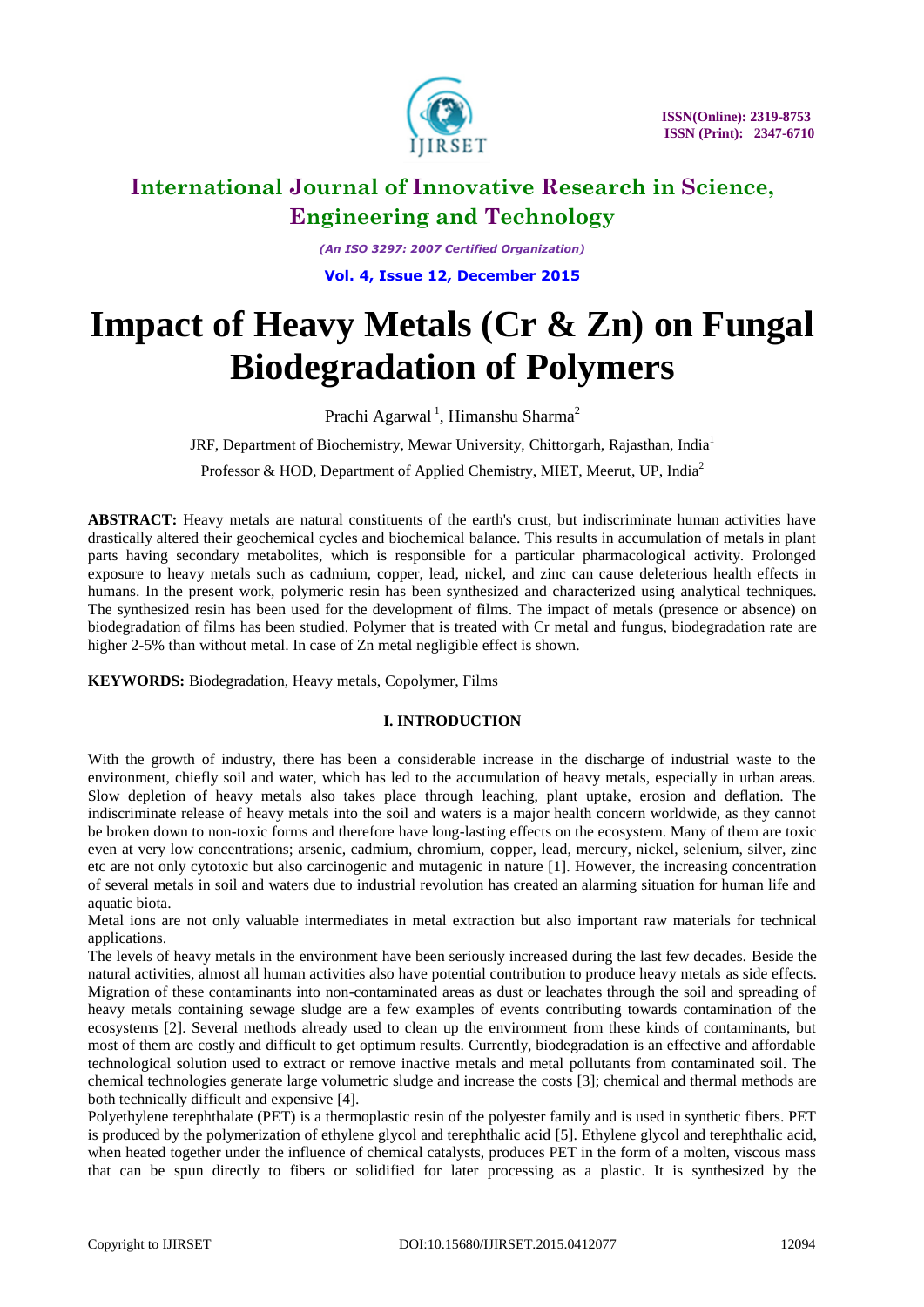

*(An ISO 3297: 2007 Certified Organization)*

### **Vol. 4, Issue 12, December 2015**

tranesterification reaction between ethylene glycol and dimethyl terephthalate [6]. The presence of a large aromatic ring in the PET repeating units gives the polymer notable stiffness and strength [7].

This research work employs the usage of copolymerization technique to produce bioplastic consisting of lactic acid and PET to finally yield the polymer. The synthesized resin has been used for the development of films of different formulations. The impact of metals (presence or absence) on biodegradation of films has been studied using fungus *Trichoderma lignorum.* Polymers that are treated with Cr metal and fungus, biodegradation rate are higher 2-5% than without metal. In case of Zn metal negligible effect is shown. Metals affect biodegradation by impacting both the physiology and ecology of degrading microorganisms. The bioavailable fraction of heavy metals is the key factor in risk assessment analysis, varies with speciation, nature of applied metal salt, medium components/soil type, pH, redox potential and other environmental variables. Thus, no single parameter can be adequate to generalize heavy metal toxicity, necessitating the need for a battery of assays with sensitive, reliable and ecologically relevant biological tools to provide an understanding of environmental situations in which biodegradation is unexpectedly low, such as in co-contaminated environments [8].

#### **II. MATERIALS & METHODS**

### **1. SYNTHESIS OF COPOLYMER**

40 g of PET was taken and cut into very thin films. The cut pieces were taken in a 500 mL two necked round bottom flask with a reflux condenser attached to it. Add 70 mL of ethylene glycol to it which was dried before followed by the maintenance of a constant temperature of  $180^{\circ}$ C in an oil bath for about 5 h. In this, zinc acetate was used as the catalyst and the amount taken is 0.2% by weight of PET used which will finally result in the production of BHET (Bis-2-hydroxyethyl terephthalate).

35 g of BHET react with lactic acid in the presence of stannous chloride which was taken to be around 0.5 to 0.8 weight % along with p-toluene sulphonic acid[9]. This reaction mixture was again taken in a 500 mL round bottom flask which was to be immersed in an oil bath at a temperature of  $180$  to  $210^{\circ}$ C kept for 6 to 8 h. As the process continues, water and glycol was removed from the reaction and the remaining mixture was dissolved in chloroform which was later precipitated in methanol filtered and dried at  $90^{\circ}$ C [10].

#### **2. CHARACTERIZATION**

Copolymer obtained was characterized using FTIR helps in identifying the structure of compound.

#### **F.T.I.R SPECTROSCOPY**

The FTIR spectra of synthesized copolymers were recorded using Perkin Elmer model spectrum BX Series FTIR. The spectra were recorded by using KBr Pellets. A total scan 16 scan per sample at resolution of 4 cm<sup>-1</sup> were obtained over mid-IR region of 4000-400 cm<sup>-1</sup>.

#### **3. BIODEGRADATION**

Fungi were procured from Deptt. Of Microbiology, C.C.S. University Campus, Meerut. In this work, synthesized sheets were biodegraded by fungi.

#### **a. BIODEGRADATION WITHOUT USING METAL**

This work in done in the following steps:

#### **i. Preparation of PDB (Potato Dextrose Broth)**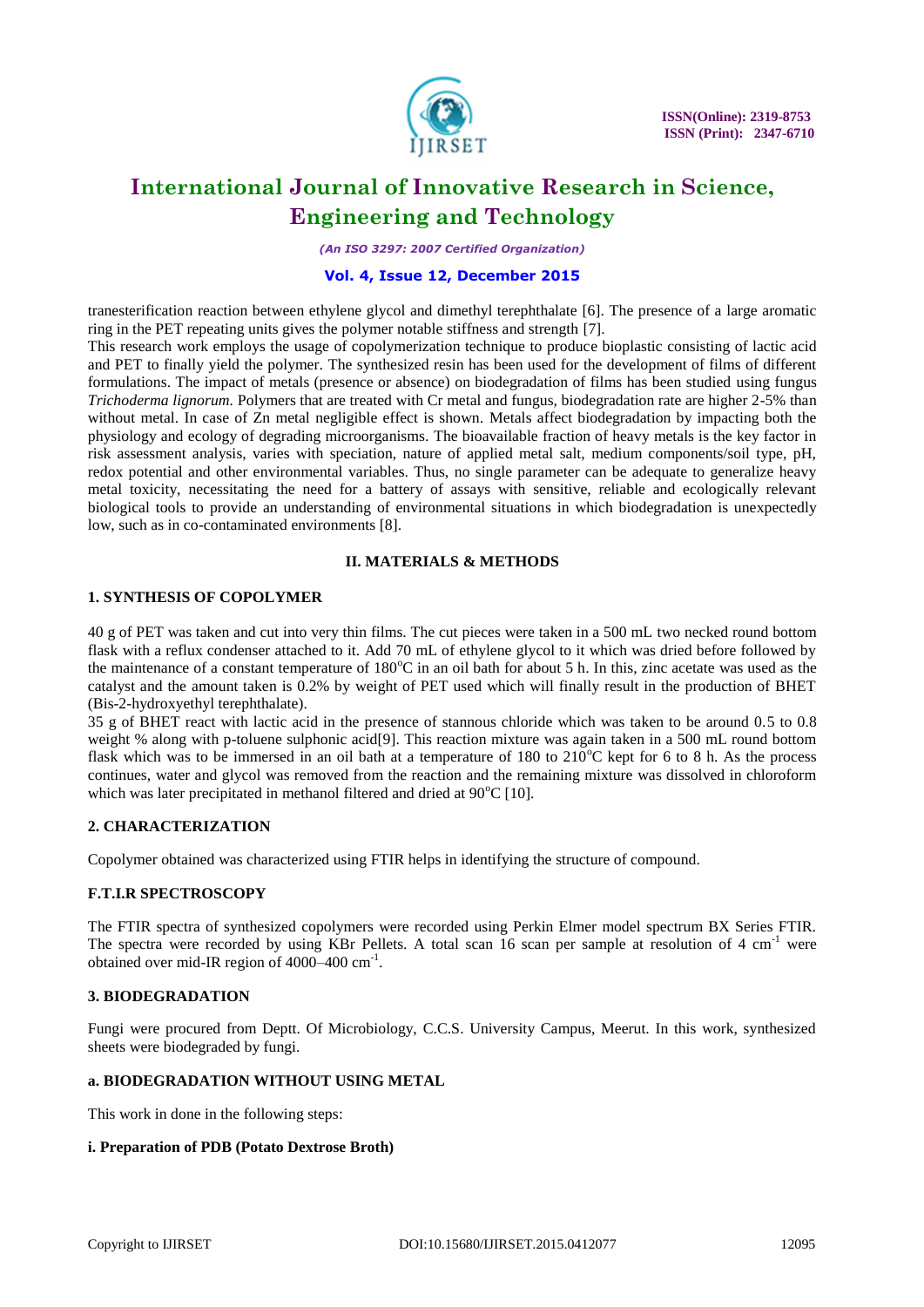

*(An ISO 3297: 2007 Certified Organization)*

### **Vol. 4, Issue 12, December 2015**

The potatoes (50 gm) were boiled in 250 ml of distilled water for 30 min and then filtered through muslin cloth. The volume of filtrate was made upto 250 ml and then dextrose (5 gm) and rose bengal was added. The medium was sterilized by autoclaving at 121°C for 30 minutes.

#### **ii. Inoculation**

In incubation chamber, took 4 conical flasks and add 30 ml of broth in each conical flask. Inoculate broth with fungus *Trichoderma lignorum* and add films of different formulations in each conical flask.

#### **iii. Incubation**

Incubate these conical flasks in incubator at 20°C for 60 days and then samples were biowashed with water and dried under vacuum. The biodegraded copolymers were examined for weight loss.

#### **b. BIODEGRADATION USING METAL (CHROMIUM AND ZINC)**

The potatoes (50 gm) were boiled in 250 ml of 0.1ppm Cr solution for 30min and then filtered through muslin cloth. The volume of filtrate was made upto 250 ml and then dextrose (5 gm) and rose bengal was added. The medium was sterilized by autoclaving at 121°C for 30 minutes. Inoculation and incubation is same as above.

#### **For Zinc metal, the process is same as of chromium metal.**

#### **4. WEIGHT LOSS**

Weight loss was calculated by the following expression:

Weight loss=Weight of sample (before degradation- after degradation)  $\times$  100

Weight of sample before degradation

#### **III. EXPERIMENTAL RESULTS**

#### **1. SYNTHESIS OF COPOLYMER**

During the copolymerization process, the temperature was maintained at 180-200°C throughout the process. After completion of the copolymerization, both chloroform and methanol were added resulting in the formation of two layers with a white precipitate at the bottom part and in the upper part, all the non-copolymerized waste residues were obtained. After filtering and drying of the precipitate, a white powder was obtained which had a melting point of  $170^{\circ}$ C confirming the formation of copolymer and on melting it at the characteristic melting point, thin films were obtained. The thin films were rigid and tensile in nature even after two weeks. The plastic film produced after melting the powder product showed increased stability. Films were casted by crosslinking of resin with acrylic acid and methyl metha acrylate (MMA) monomers. The casted films were 2 mm in thick and designated as A, B, C, and D. The amount of lactic acid (10 gm in each) was kept constant while maleic anhydride and propylene glycol (2, 2.5,3, 3.5 gm in each) was varied.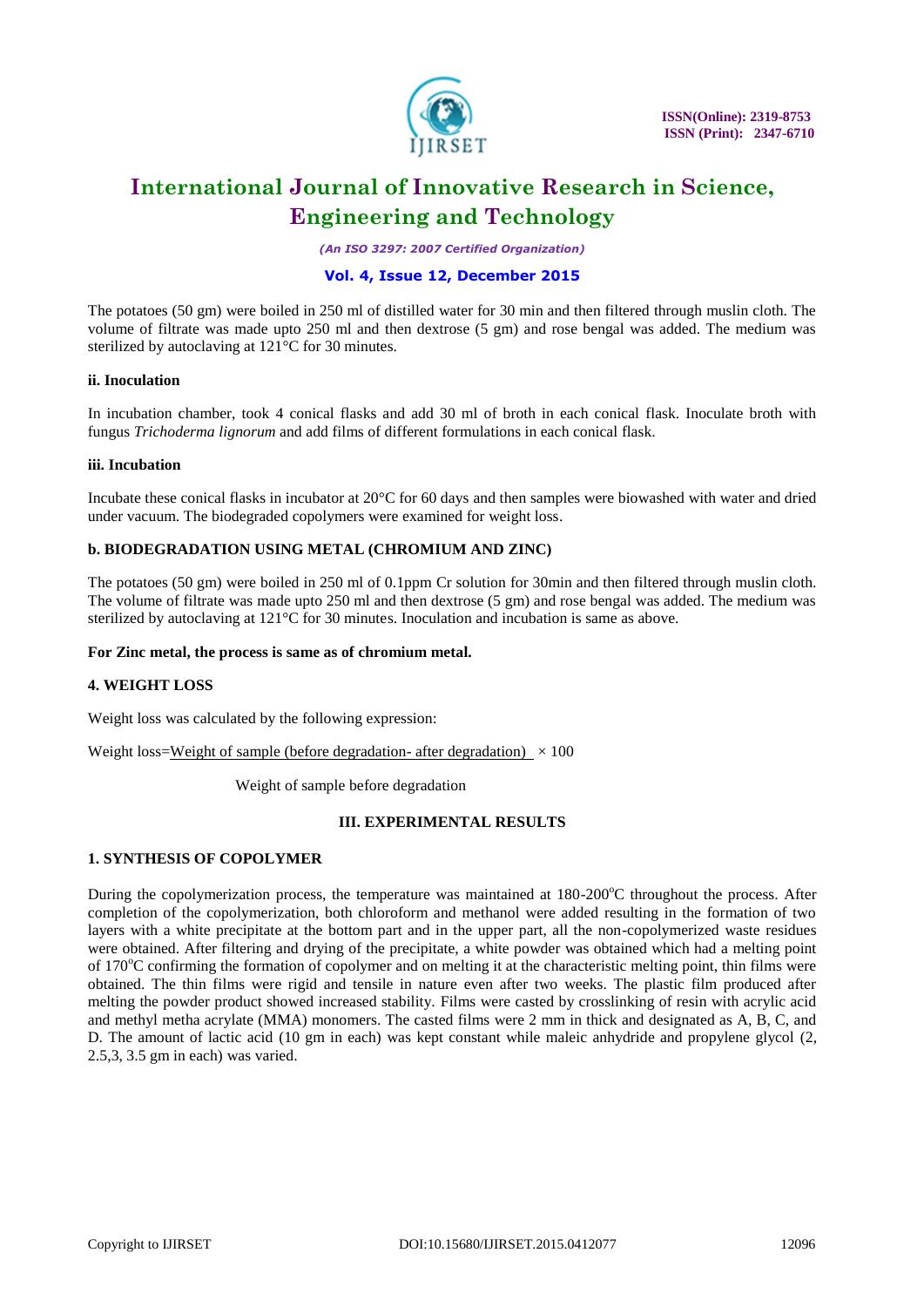

*(An ISO 3297: 2007 Certified Organization)*

**Vol. 4, Issue 12, December 2015**

#### **2. CHARACTERIZATION OF COPOLYMER**

#### **a. F.T.I.R SPECTRUM ANALYSIS**

The FTIR spectrum of the product obtains in order to characterize various groups present and gather sufficient information about the product. Fig. 1 shows IR spectrum of the product obtained by polymerization of lactic acid.





The FTIR spectra of the product obtained by polymerization of lactic acid shows the presence of a sharp band at 1726 cm<sup>-1</sup> may be attributed to presence of C=O stretching in a β-unsaturated ester (Figure 1). The C–O structure of ester appears at 1096 cm<sup>-1</sup>, due to free alcoholic group O–H structure band appears at 3435.96cm<sup>-1</sup>.

#### **3. CHARACTERIZATION OF FILMS**

The hardness, specific gravity, tensile strength and elongation breakdown of films is shown in Table 1. The results obtained from this test are a useful measure of relative resistance to indentation of various grades of polymers.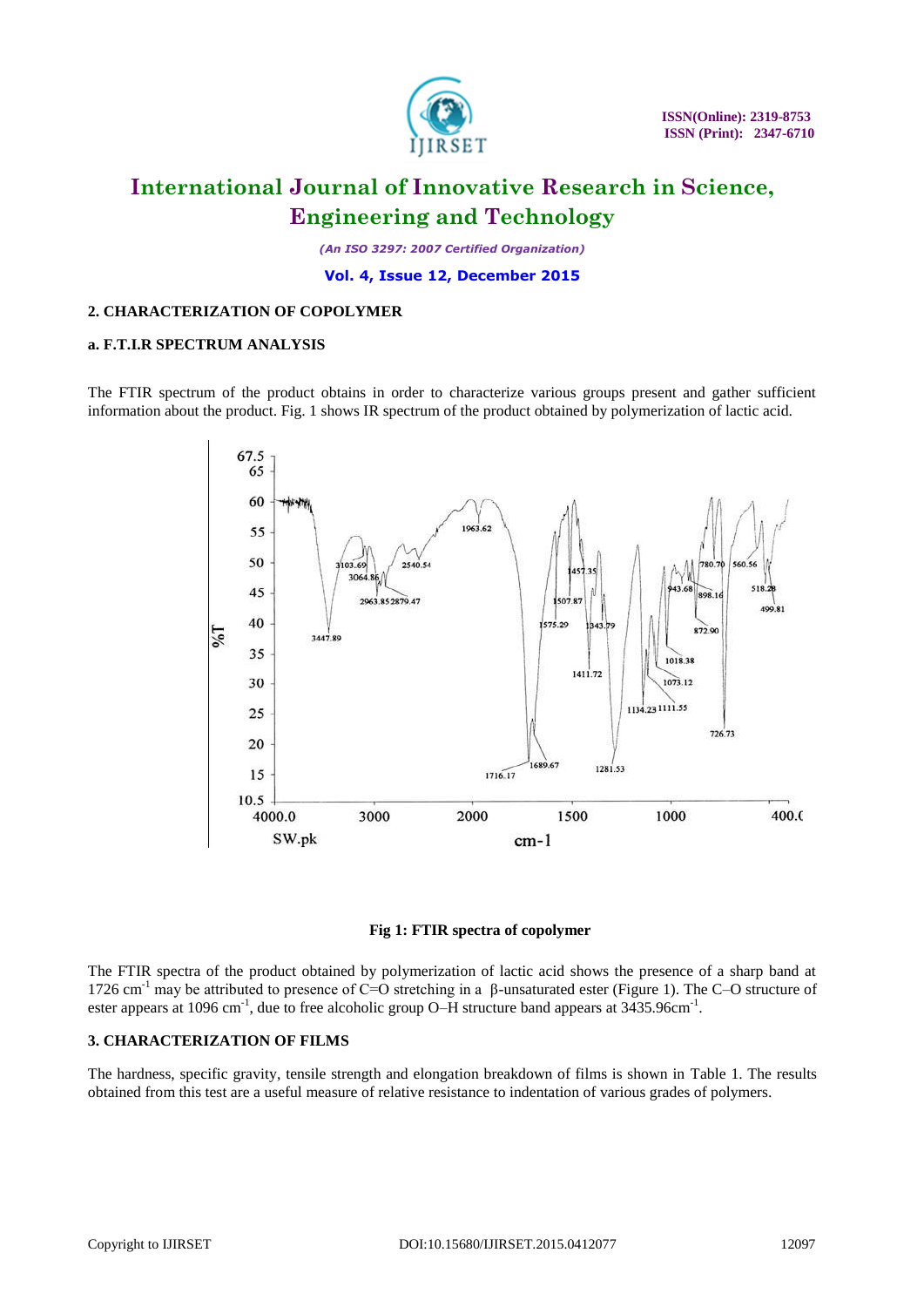

*(An ISO 3297: 2007 Certified Organization)*

**Vol. 4, Issue 12, December 2015**

**Table 1: Hardness, Specific gravity, Tensile strength and Elongation breakdown of films**

| <b>Casted</b><br><b>Films</b> | <b>Hardness</b> | <b>Specific</b><br>Gravity | <b>Tensile</b><br><b>Strength</b> | <b>Elongation</b><br><b>Breakdown</b><br>(%) |
|-------------------------------|-----------------|----------------------------|-----------------------------------|----------------------------------------------|
| А                             | 26              | 0.87                       | 2.33                              | 80                                           |
| В                             | 28              | 0.89                       | 4.36                              | 120                                          |
| $\subset$                     | 32              | 0.9                        | 3.2                               | 96                                           |
|                               | 32              | 1.2                        | 4.87                              | 112                                          |

As the amount of the acrylic acid increases in the film, hardness also increases. The specific gravity of the films is almost same but the film A has the lowest value of specific gravity & hardness. This may be attributed due to decrease in the crosslinking of resin with the monomers.

#### **4. WEIGHT LOSS AFTER BIODEGRADATION IN PRESENCE AND ABSENCE OF METAL (AFTER 60 DAYS)**

The percentage weight loss of copolymer in presented in Table 2. Copolymer that are treated with Cr metal and fungus, biodegradation rate are higher 2-5% than without metal. In case of Zn metal, negligible effect is shown. Metals affect biodegradation by impacting both the physiology and ecology of degrading microorganisms. Metals inhibit biodegradation through interaction with enzymes directly involved in process or through interaction with enzymes involved in general metabolism. In either case, inhibition is mediated by the ionic form of metal [11]. Medium pH also dramatically impacts solution-phase metal concentrations. As pH increases, metals tend to form insoluble metal oxides and phosphates, result in decreased solution-phase metal concentrations [12].

| Table 2: Biodegradation of copolymer in presence & absence of metal after 60 days |  |  |  |
|-----------------------------------------------------------------------------------|--|--|--|
|                                                                                   |  |  |  |

|                 | Biodegradation<br>in absence of<br>metal | Biodegradation in<br><b>presence</b> of Metal |                                |  |  |
|-----------------|------------------------------------------|-----------------------------------------------|--------------------------------|--|--|
| Casted<br>Films | <b>PD</b> Broth                          | $PD$ Broth $+$<br>0.1PPM Cr                   | $PD$ Broth +<br>$0.1$ PPM $Zn$ |  |  |
| A               | 66.66%                                   | 71.42%                                        | 65%                            |  |  |
| R               | 75%                                      | 75.50%                                        | 75%                            |  |  |
| $\subset$       | 61.53%                                   | 64.70%                                        | 64%                            |  |  |
| D               | 70%                                      | 72.72%                                        | 68%                            |  |  |

Polymer that is treated with Cr metal and fungus, biodegradation rate are higher 2-5% than without metal. In case of Zn metal, negligible effect is shown. Determination of the effects of heavy metals on the biodegradation of polymers